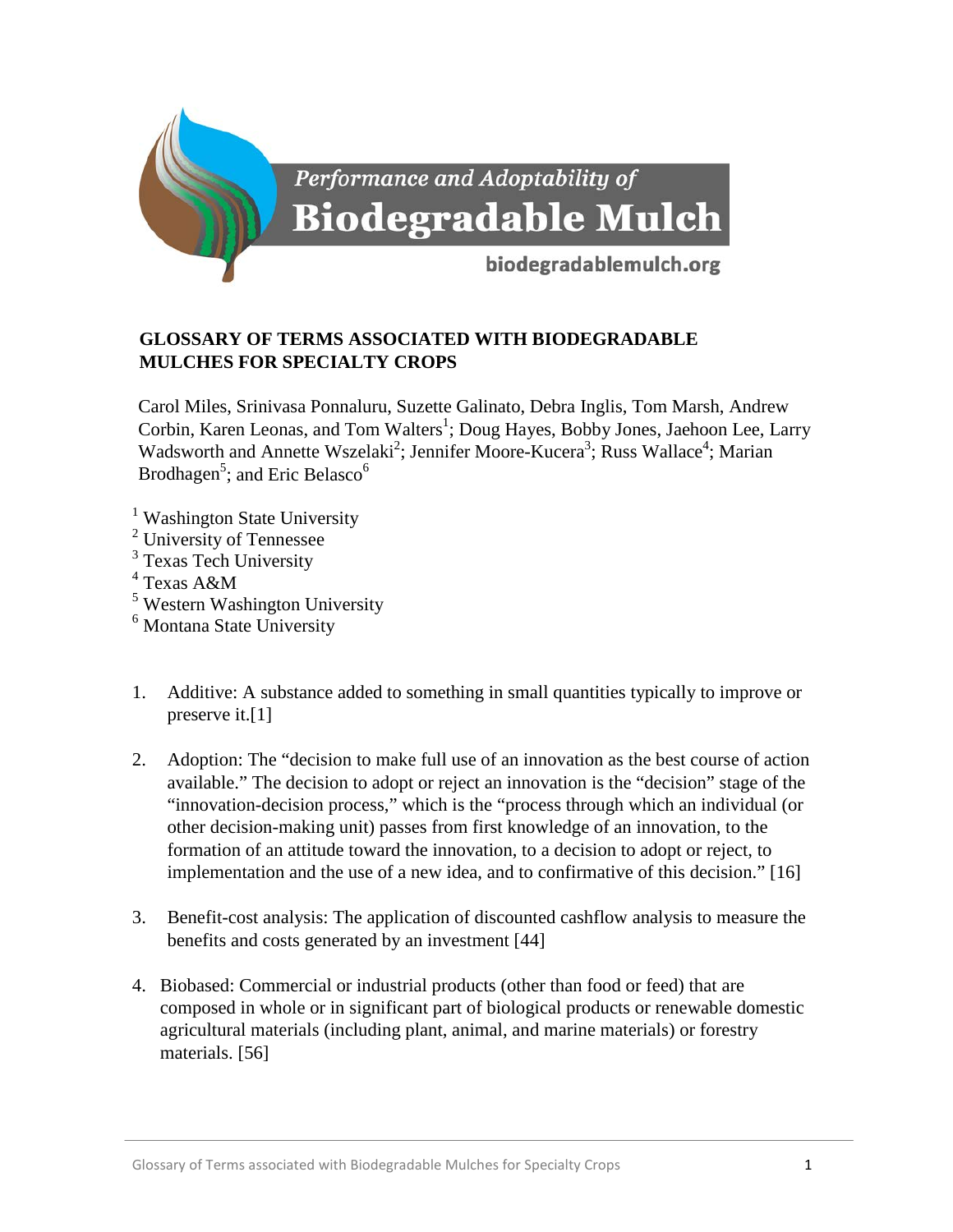- 5. Biobased Plastics: High polymeric materials obtained through chemical or biological synthesis from raw materials. Some share of the carbon atoms in biobased plastics are derived from renewable *feedstocks* (a term defined below) and some fossil-fuel-based carbon. The percentage of *biobased* ingredients and the conditions under which the biobased product may biodegrade, if at all, vary widely. (compare to *bioplastic,* below) [51]
- 6. Biodegradable: Capable of being broken down via microbial activity, as opposed to degradable, which refers to materials that can be broken down by abiotic factors such as heat, UV light, or mechanical stress. Complete biodegradation (i.e., mineralization) refers to the oxidation of the parent compound (an organic molecule) to carbon dioxide and water. Biodegradation provides both carbon and energy for the growth and reproduction of cells. [32]
- 7. Biodegradable mulch (other): Whole plant, plant debris, or plant product such as cover crops, straw, tree bark, wood chips, or paper, that is used for weed control and moisture conservation. Often tends to reduce soil temperatures. Will biodegrade in the soil due to microbial activity. [35] [5]
- 8. Biodegradable plastic: Degradable plastic in which the degradation results from the action of naturally occurring microorganisms such as bacteria, fungi, and algae. [47]
- 9. Biodegradable plastic mulch: Manufactured alternative to plastic mulch. Ideally, biodegradable mulch provides the same benefits as plastic mulch (weed control, soil temperature moderation, reduced soil-borne pathogens, soil moisture retention, and soil conservation) and provides the added benefit of being 100% biodegradable, either in the field, soil or in composting, with no formation of toxic residues. [27]
- 10. Biodegradability Standardized Test, Ambient Soil Conditions (ASTM D5988-3): Standard test method for determining aerobic biodegradation in soil of plastic materials or residual plastic materials after composting. [9] Requires the following:
	- Requires selection of a common microbe and soil type; soil water activity, pH, etc., controlled.
	- Operated via a dessicator.
	- Biodegradation assessed by comparison to a positive control.
	- CO2 measured via reaction with Ba(OH)2, yielding BaCO3; reactant Ba(OH)2 concentration determined via titration.
	- Biodegradation can also be monitored through BOD (biological oxygen demand).[48]
- 11. Biodegradability Standardized Test, Industrial Composting Conditions (ASTM D5338- 98) [9]: Standard test method for determining aerobic biodegradation of plastic materials under controlled composting conditions that are similar to D5988, except:
	- A specified compositing apparatus is required.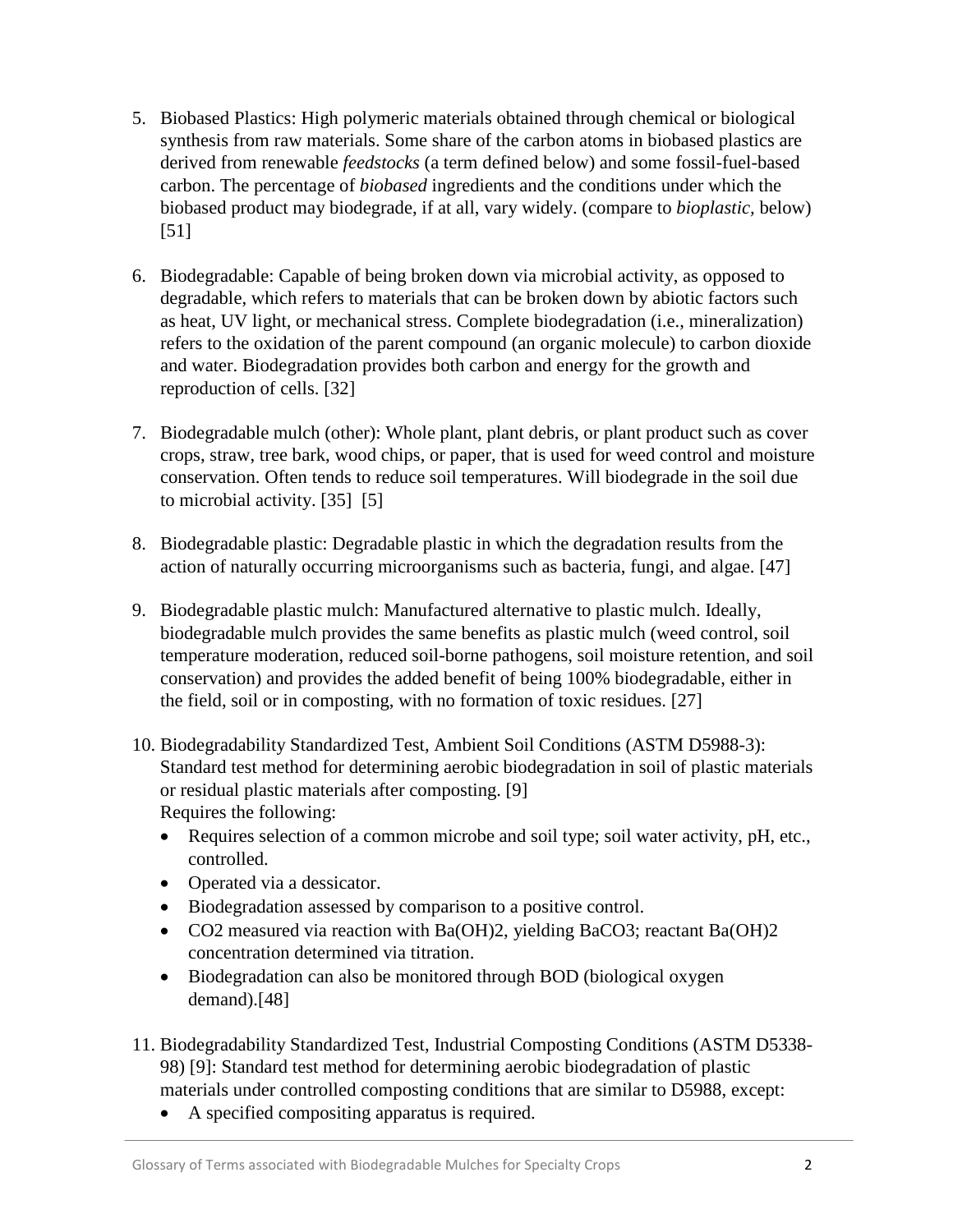- 2-L reactors with aerators.
- A robust means of measuring CO2, such as IR, should be considered.
- Positive and negative controls are used. [49]
- 12. Biofumigation: Elimination or suppression of plant pathogens, nematodes or weeds in the soil by amendment with biological products, particularly Brassica plants or seed meals. These produce isothiocyanates as they break down, and appear to directly suppress some pests. They may also act indirectly on the pests by favoring the growth of organisms antagonistic to the pathogens. [29]
- 13. Biomass: The total mass of all organisms in a given population or geographical area;usually expressed as total dry weight.Biological material derived from living, or recently living organisms. In the context of biomass for energy this is often used to mean plant based material, but biomass can equally apply to both animal and vegetable derived material. [57]
- 14. Bioplastics: Plastics in which all of its carbon atoms are derived from renewable feedstocks (a term defined below). They may or may not be biodegradable. (See also *biobased plastic*) [51]
- 15. Biopolymers: A polymeric substance (as a protein or polysaccharide) formed in a biological system. [14]
- 16. Carbon Black (dyeing agent): Any of various colloidal black substances consisting wholly or principally of carbon obtained usually as soot and used especially in tires and as pigments. [8]
- 17. Carbon pool: Amount of organic and inorganic carbon in a controlled volume of soil. [59]
- 18. Clean technology: A means of rendering goods or services that exhibit similar or better level of functionality, measurably superior environmental performance, at comparable long-run economic costs as that of those goods/services rendered by conventional technology. [12]
- 19. Compostability (of Plastics) Standard (ASTM D6400) : Standard specification for compostable plastics:
	- For "...plastics that are designed to be composted in municipal and industrial aerobic composting facilities"
	- For "establish the requirements for labeling ...as "compostable in municipal and industrial composting facilities"
	- Degradable plastic: "...designed to undergo a significant change in its chemical structure under specific environmental conditions, resulting in a loss of some properties that may be measured by standard test methods"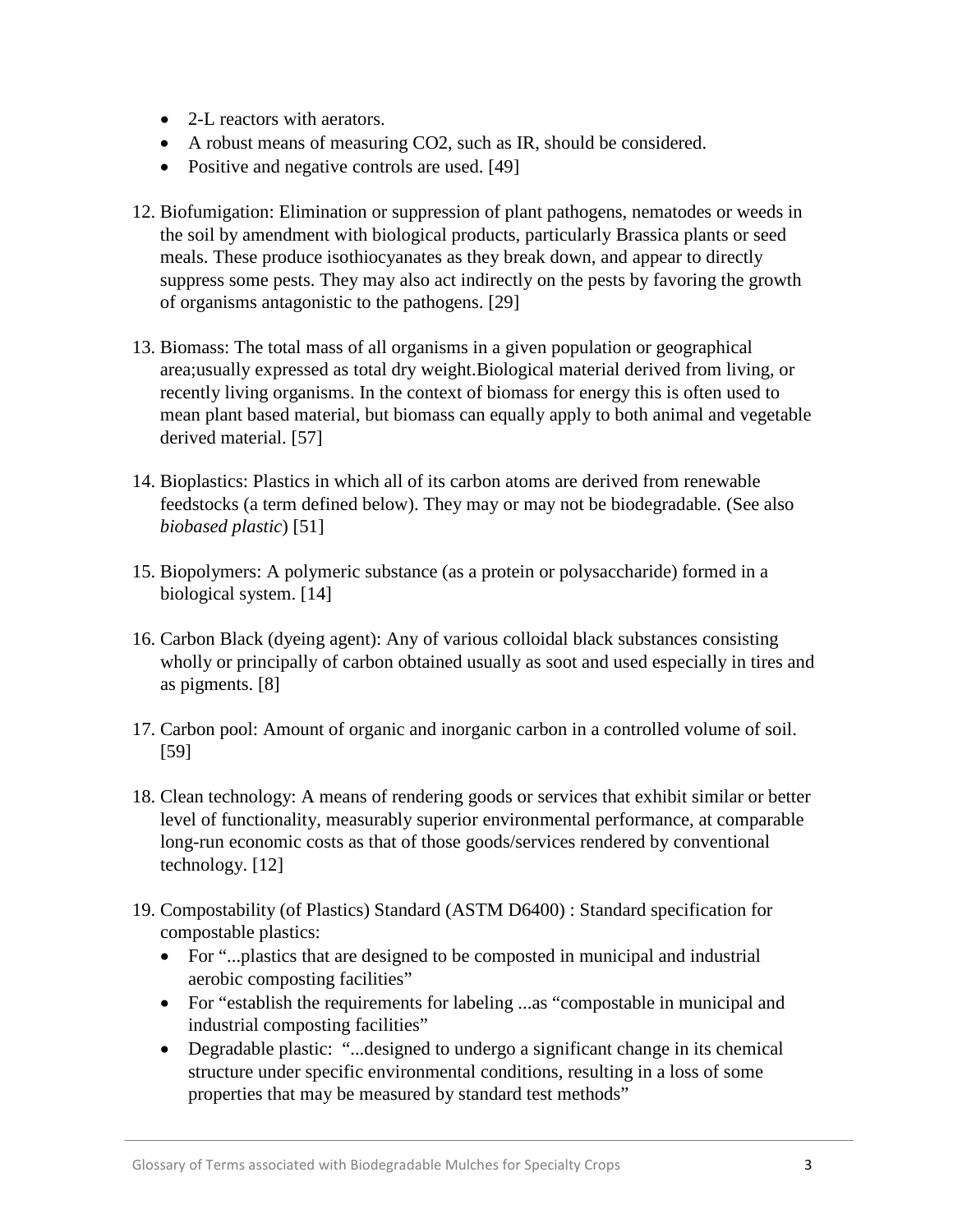- BD Plastic: "a degradable plastic in which the degradation results from the action of naturally occurring microorganisms such as bacteria, fungi, and algae."
- Requirement 1: Loss of 90% dry mass of plastic under composting during 12 weeks (ASTM D5338 [9] standardized biodegradability test)[14]
- Requirement 2: ("inherent biodegradation") 60% of C atoms converted to CO2 in 180 days (compared to control) for single polymers (for blends, 60 or 90% conversion in 12 weeks, depending on the nature of the blend). [46]
- 20. Compostable plastic: A plastic that undergoes degradation by biological processes during composting to yield carbon dioxide, water, inorganic compounds, and biomass at a rate consistent with other known compostable materials, and leaves no visible, distinguishable, or toxic residue. [47]
- 21. Composting (agricultural sense): The process 'to compost' is the biological decomposition of organic materials by microorganisms under controlled, aerobic conditions to produce a relatively stable humus-like material called 'compost'. For agricultural operations the common materials or feedstocks that are composted are livestock manures, livestock bedding, and various residual plant materials (straw, culls, on-farm processing wastes, etc.). Composting is much more than just allowing manure to pile up and decompose until ready for use—it is a science. The decomposition occurs in a well-managed process to obtain specific positive results–a valuable product–with a minimum of negative environmental impacts. [26]
- 22. Composting (materials sense): A managed process that controls the biological decomposition and transformation of biodegradable materials into a humus-like substance called compost: the aerobic mesophilic and thermophilic degradation of organic matter to make compost; the transformation of biologically decomposable material through a controlled process of bio-oxidation that proceed through mesophilic and thermophilic phases and results in the production of carbon dioxide, water, minerals, and stabilized organic matter. (compost or humus). [47]
- 23. Crop covers: Also called row covers. Flexible, transparent or semi-transparent materials used to cover and protect crops from cold, wind, and insect damage. Two main types of material commercially used are polyethylene (clear) and porous, floating, nonwoven polyester or polypropylene. Examples of trademark manufacturers include Reemay, DuPont, Kenbar, Polymax, Starfoam. [25]
- 24. Cover crop: A densely planted, natural or introduced crop grown primarily to improve and maintain soil structure, add organic matter, and prevent soil erosion. [45]
- 25. Cucurbit: A plant of the gourd family (*Cucurbitaceae*), which includes melon, pumpkin, squash, and cucumber. [13]
- 26. Degrade: Measurable conversion or mineralization of C to CO2. Different than'*deterioration'* – see definition below. [24]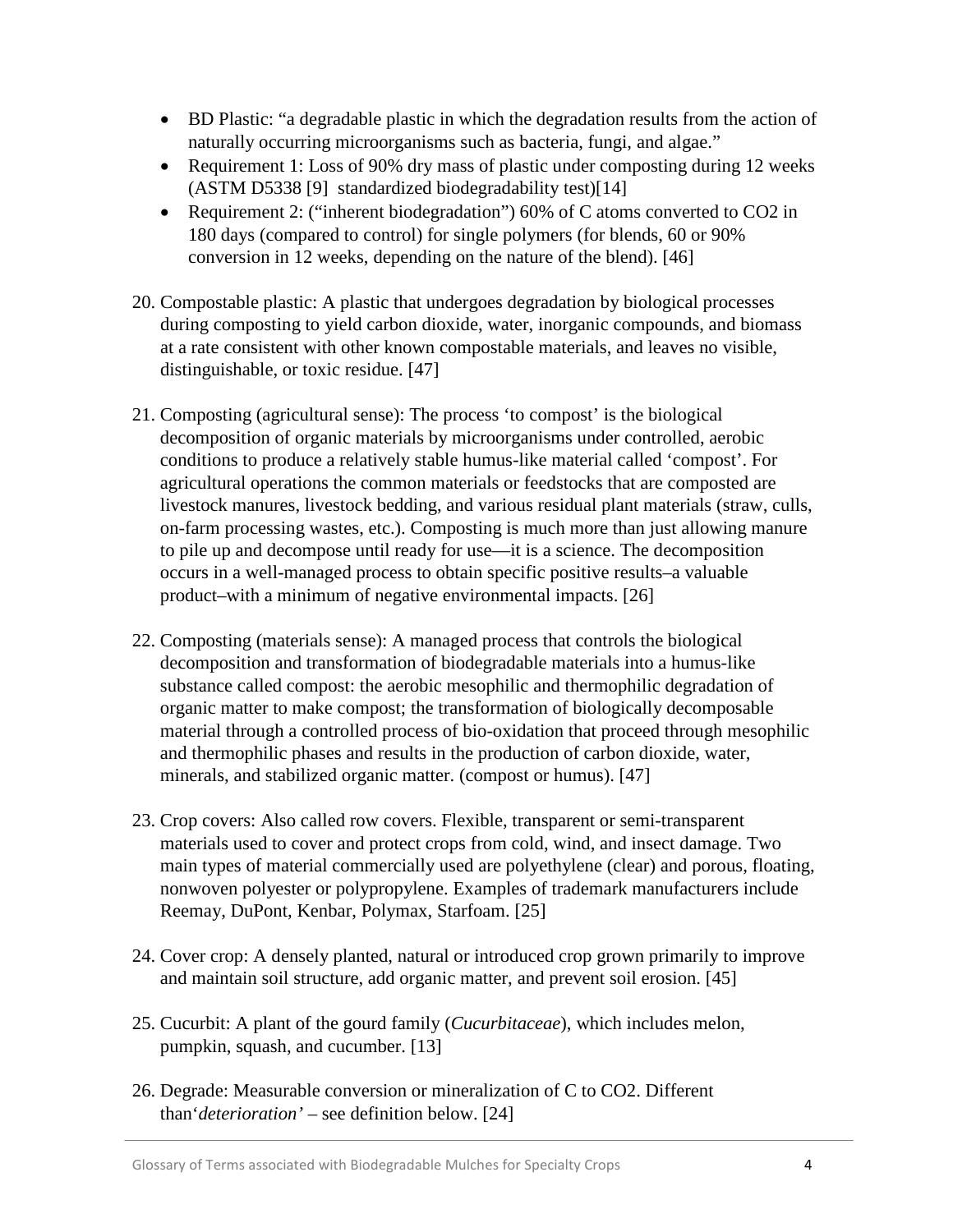- 27. Degradable plastic: Plastic designed to undergo a significant change in its chemical structure under specific environmental conditions, resulting in a loss of some properties that may be measured by standard test methods. [47]
- 28. Degradable polymeric material (or "plastic"): "designed to undergo a significant change in its chemical structure under specific environmental conditions resulting in a loss of some properties that may vary as measured by standard test methods appropriate to the polymeric material and the application in a period of time that determines its classification." [35] Degradation:A deleterious change in the chemical structure, physical properties, or appearance of a plastic. [47]
- 29. Deterioration: Loss of physical or mechanical strength, as observed through physical strength testing, microscopic imaging, or sizable macroscopic alteration of morphology (e.g. rips, tears, and holes assessed visually). Different than '*degradation'* – see definition above. [24]
- 30. Earthworm standardized test: Experimental quantification of number of earthworms per soil surface area. Earthworms are extracted by a solution of mustard. [59]
- 31. 'End' products: Final output of an activity, arrangement, or process. Articles, materials, and supplies delivered (or are to be delivered) under a contract. [9]
- 32. Enterprise Budget: A written goal statement for a crop or livestock production activity; listing the production goal, management activities, resource requirements, and economic returns. An enterprise budget contains the following elements or sections:
	- production goal,
	- expected market price and gross receipts,
	- planned management activities with required resource inputs and costs, and
	- estimated net return and break-even price (BEP) for the goal production. [42]
- 33. Environmental burden: The total set of resources used, emissions and residues during the life cycle of a product or an item. Total impact on the environment of a construction product or project. [34]
- 34. Extrusion: A process by which a heated polymer is forced through an orifice to form a molten stream that is cooled to form a filament or fiber. A solution of the polymer can also be forced through the orifice into a solvent that causes the fiber to solidify. [10]
- 35. Extruder: An apparatus for extrusion. [10]
- 36. Fabric: A sheet structure made from fibers, filaments or yarns. [10]
- 37. Feedstock: Raw material to supply or fuel a machine or industrial process. [17]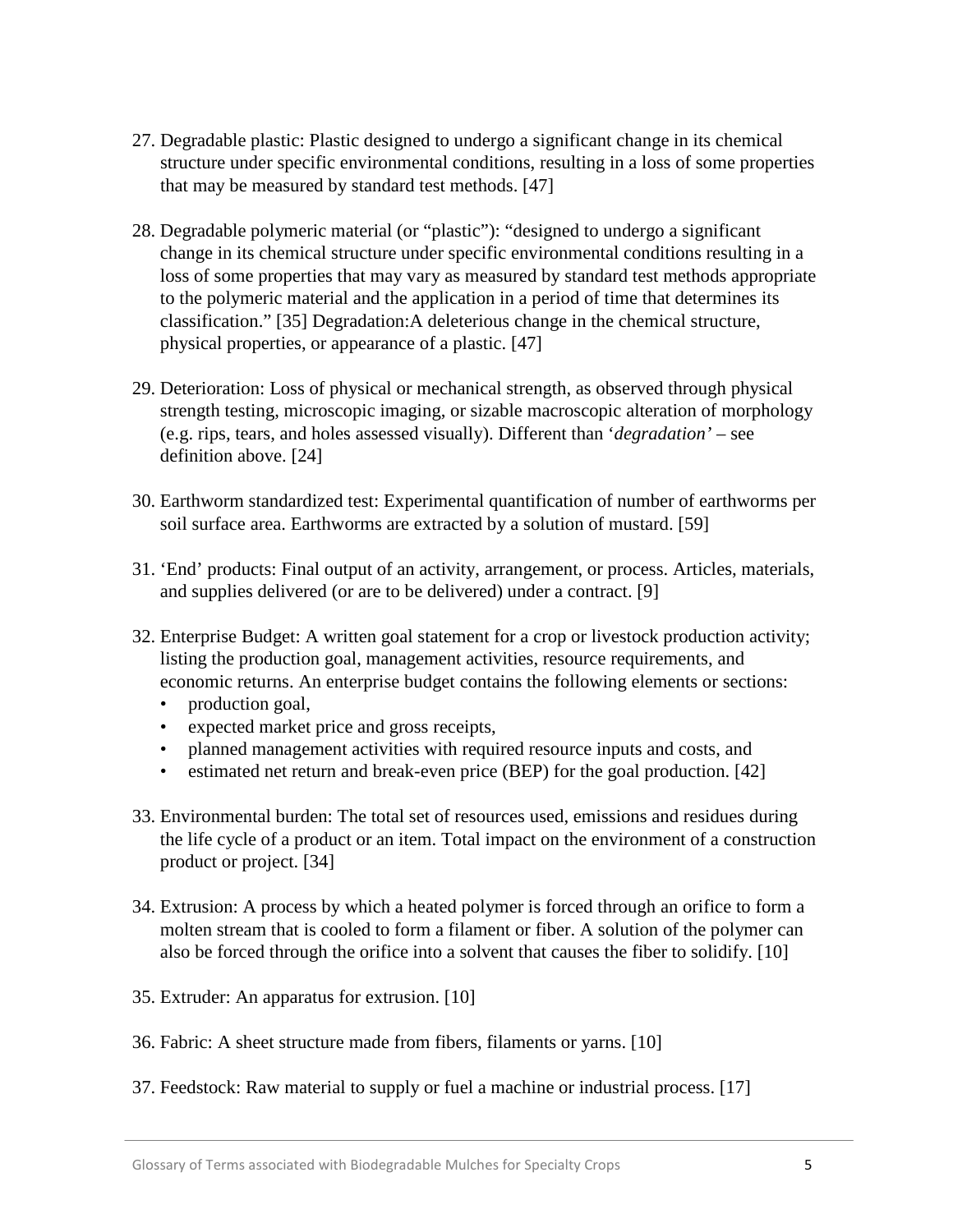- 38. Floating row covers: Floating row covers are made of spun-bonded polyester and spunbonded polypropylene and are so lightweight that they "float" over most crops without support. (Crops with tender, exposed growing points, such as tomatoes and peppers, are exceptions; to prevent damage from wind abrasion, the cover should be supported with wire hoops.) The spun-bonded fabric is permeable to sunlight, water, and air, and provides a microclimate similar to the interior of a greenhouse. Plants are protected from drying winds by what amounts to a horizontal windbreak, and the covers give 2 to 8°F (1-4 °C) of frost protection. In addition to season extension, advantages include greater yields,higher-quality produce, and exclusion of insect pests. [3]
- 39. Fumigant: Vapor-active (volatile) pesticide or material used to kill disease-causing organisms, insects, nematodes, weeds, and other pests; a gaseous or readily volatilizable disinfectant or disinfectant used to destroy organisms by vapor action in an enclosed area or under plastic laid on the soil. Fumigants may be volatile liquids and solids as well as substances already gaseous. [45]
- 40. Genetically Modified Organisms (GMOs): An organism whose genome has been altered through genetic engineering to favor the expression of desired physiological traits or the output of desired biological products. [6]
- 41. Green chemistry: Green chemistry, also known as sustainable chemistry, is the design of chemical products and processes that reduce or eliminate the use or generation of hazardous substances. Green chemistry applies across the life cycle of a chemical product, including its design, manufacture, and use. [4]
- 42. Impact: The social, economic, civic, and/or environmental consequences of an educational program. Impacts tend to be longer-term and so may be equated with goals. Impacts may be positive, negative, and/or neutral and intended or unintended. [52]
- 43. Innovation: "An idea, practice, or object that is perceived as new by an individual or other unit of adoption. It matters little, so far as human behavior is concerned, whether or not an idea is 'objectively' new as measured by the lapse of time since its first use or discovery. The perceived newness of the idea for the individual determines his or her reaction to it. If an idea seems new to the individual, it is an innovation." [16]
- 44. Interdisciplinary Research: Any study or group of studies undertaken by scholars from two or more distinct scientific disciplines. The research is based upon a conceptual model that links or integrates theoretical frameworks from those disciplines, uses study design and methodology that is not limited to any one field, and requires the use of perspectives and skills of the involved disciplines throughout multiple phases of the research process. [21]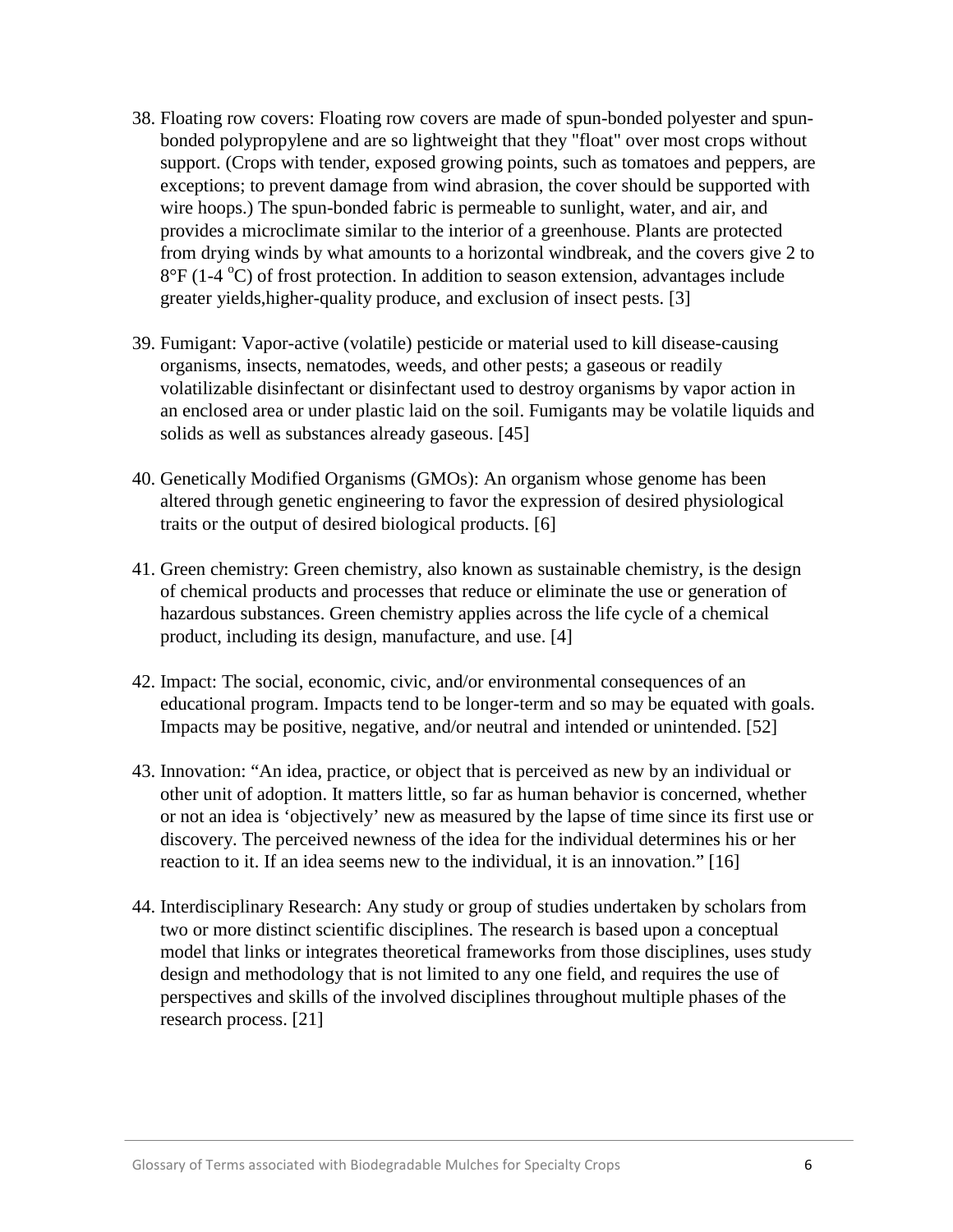- 45. Landscape fabric: A textile material used to control weeds by inhibiting their exposure to sunlight. The fabric is normally placed around desirable plants, covering areas where other growth is unwanted. The fabric itself can be made from synthetic or organic materials, sometimes from recycled sources. [30]
- 46. Leaching (carbon leaching): Transfer of material (carbon) through action of water movement out of a controlled volume of soil. [31]
- 47. Life cycle assessment: The method/process for evaluating the effects that a product has on the environment over the entire period of its life from 'cradle to grave', thereby increasing resource use efficiency and decreasing liabilities. [43]
- 48. Lysimeter: An instrument to collect water percolating (leaching) through the soil. [31]
- 49. Lysimetry: The method associated with using a lysimeter. [31]
- 50. Meltblown: A nonwoven web forming process that extrudes and draws molten polymer resins with heated, high velocity air to form fine filaments. The filaments are cooled and collected as a web onto a moving screen. [10]
- 51. Mineralization: Microbial conversion of organic matter into inorganic substances, such as water and carbon dioxide. [19]
- 52. Mulch: (verb) Application of a covering (bulk, film or fabric) to the soil surface of a row of plants. (noun) Any product so applied. Common mulches include straw, sawdust and polyethylene film. Mulches are most commonly used to control weeds, but can also modify soil temperature and can reduce water loss due to evaporation from the soil surface. Film mulches are commonly used in solarization, fumigation and biofumigation. [35]
- 53. Nonwoven fabric: A fabric made directly from a web of fiber, without the yarn preparation necessary for weaving and knitting. In a nonwoven, the assembly of textile fibers is held together 1) by mechanical interlocking in a random web or mat; 2) by fusing of the fibers, as in the case of thermoplastic fibers; or 3) by bonding with acementing medium such as starch, casein, rubber latex, a cellulose derivative or synthetic resin. Initially, the fibers may be oriented in one direction or may be deposited in a random manner. This web or sheet is then bonded together by one of the methods described above. Fiber lengths can range from 0.25 inch to 6 inches for crimped fibers up to continuous filament in spunbonded fabrics. Nonwoven fabrics are currently used as weed mats, and row covers. [10]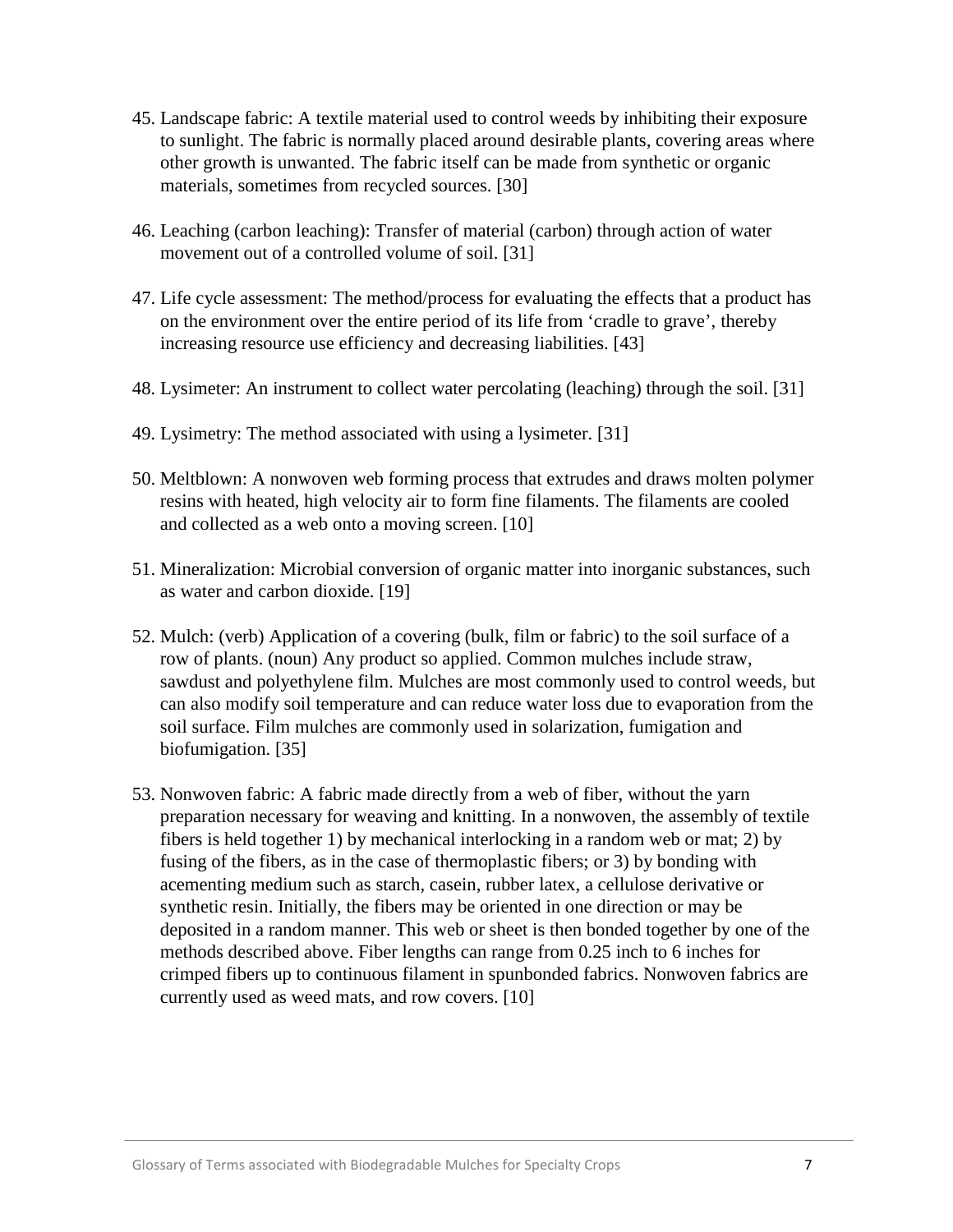- 54. Organic agriculture: According to the USDA National Organic Standards Board (NOSB), organic agriculture is defined as "an ecological production management system that promotes and enhances biodiversity, biological cycles, and soil biological activity. It is based on minimal use of off-farm inputs and on management practices that restore, maintain, or enhance ecological harmony. [23]
- 55. Organic Materials Review Institute (OMRI): Provides third party, independent review of products intended for use in certified organic production, handling, and processing. Also provides technical support and training for professionals in the organic industry. A 501(c)3 nonprofit organization founded in 1997. When companies apply, OMRI reviews their products against the organic standards. Acceptable products are OMRI Listed® and appear on the *OMRI Products List*© or *OMRI Canada Products List©*. [36]
- 56. Organic standards: A federal program managed by USDA, the National Organic Program (NOP) has standards which producers must meet in order to be certified as organic. Standards include inputs and techniques that are allowable and not allowable. An overview of being certified organic includes: avoidance of prohibited synthetic chemical inputs (e.g. fertilizers, pesticides, antibiotics, food additives, etc), genetically modified organisms, irradiation, and the use of sewage sludge; use of farmland that has been free from chemicals for three or more years; keeping detailed written production and sales records (audit trail); maintaining strict physical separation of organic products from non- certified products; and undergoing periodic on-site inspections. [2]
- 57. Outcomes: Results or changes that occur from an educational effort. Outcomes may relate to changes in knowledge, awareness, skills, attitudes, opinions, aspirations, motivation, behavior, practice, decision-making, policies, social action, condition or status. Outcomes may be intended and unintended; positive and negative. Outcomes fall along a continuum from immediate (initial; short-term) to intermediate (mediumterm) to final outcomes (long-term), often synonymous with impacts. [52]
- 58. Paper mulch: Products vary from 32-40-pound kraft paper, may be dyed black, unbleached, or undyed 100% recycled kraft paper. Papers may be treated with natural substances such as vegetable oil (soybean) and elemental sulfur. The product comes on rolls, generally 36 – 48 inches wide and up to 1500 feet long. Primarily used for weed control, soil moisture conservation, and soil erosion control. Tends to reduce soil temperature and is short lasting (3-4 months). Offers many of the advantages of plastic mulches, but does not require disposal as it is biodegradable and can be tilled into the soil after harvest. Trade name products include 'Planters Paper' and 'Weed Guard'. [34]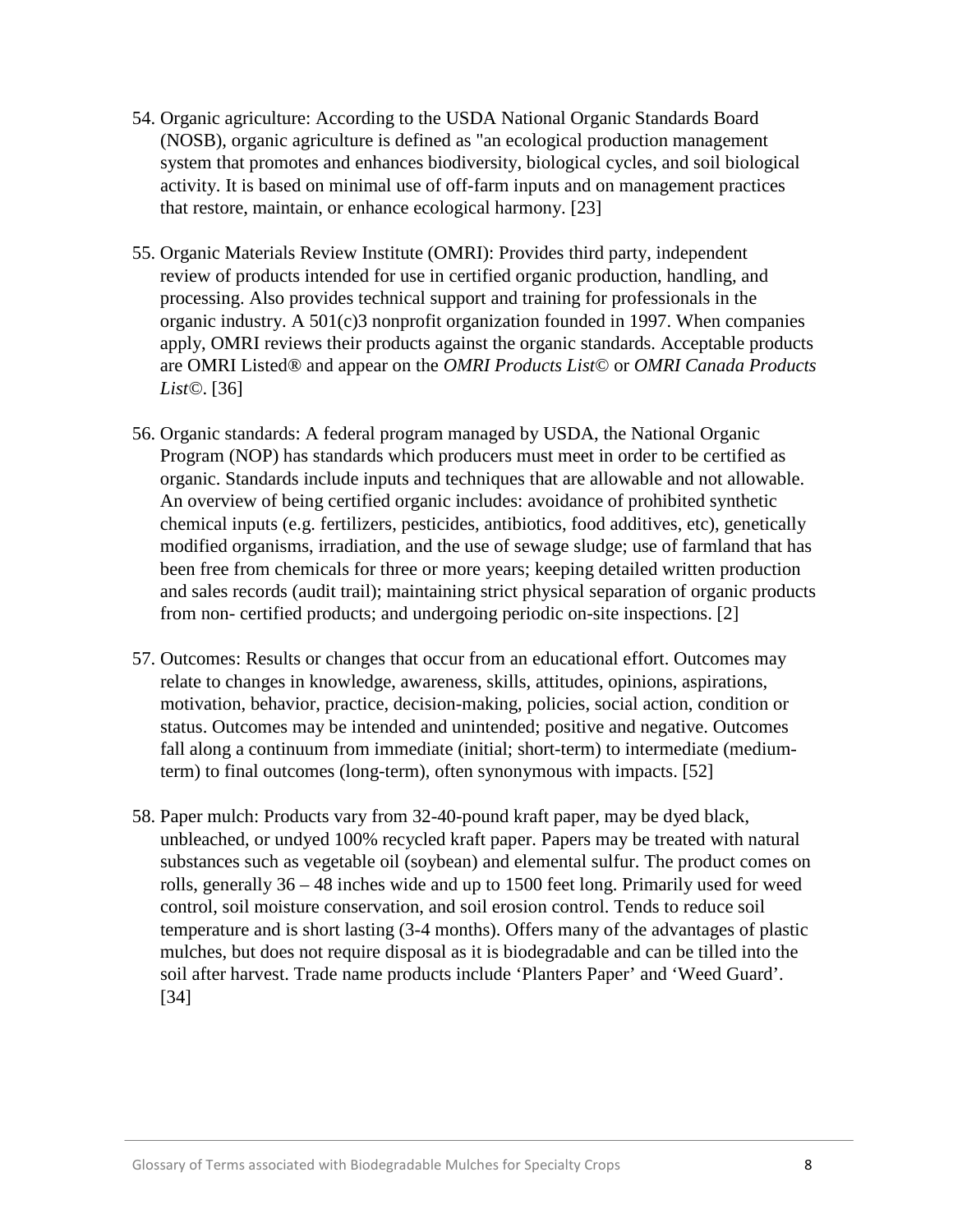- 59. Passive solar: Using sunlight for useful energy without use of active mechanical systems. Such technologies convert sunlight into usable heat (water, air, thermal mass), cause air-movement for ventilating, or store heat for future use, with little use of otherenergy sources. Passive solar systems have little to no operating costs, often have low maintenance costs, and emit no greenhouse gases in operation. [37]
- 60. PET: Polyethylene terephthalate (sometimes written poly(ethylene terephthalate)), is a thermoplastic polymer resin of the polyester family (derived from petroleum feedstock DGH) and is used in synthetic fibers; beverage, food and other liquid containers; thermoforming applications; and engineering resins often in combination with glass fiber. It is one of the most important raw materials used in man-made fibers. [39]
- 61. Plastic film: A thin sheet of plastic material, sometimes transparent, used to wrap or cover things. [41]
- 62. Plastic mulch: A thin plastic sheet usually  $0.6 1.5$  mm in thickness, available as  $36 -$ 52 inches wide rolls, up to 6000 feet long and used to cover the soil in a bed or row primarily for weed control. Often used in conjunction with drip irrigation and crops grow through slits or holes in the plastic sheet. Impacts soil temperatures and conserves moisture from irrigation; available in various colors and weights. Disposal of the plastic mulch after use is an issue in most areas where it is used. [34]
- 63. Polyhydroxyalkanoate (PHA): Fatty acid biopolymers that are biosynthesized by microbial polyhydroxyalkanoate synthase enzymes. They are being investigated for use as biodegradable polyesters. [7]
- 64. Polylactic acid (PLA): A type of plastic, specifically a thermoplastic polyester. PLA is a more general classification that includes PLLA [poly(L-lactic acid)] , PDLA [poly(Dlactic acid)] , and PDLLA [poly(D,L-lactic acid) where polymers contain mixtures of D- and L- monomeric units). The differentiation is related to chiral carbon that occurs in lactic acid monomeric unit. (Its "building block" consists of OOC-CH(OH)CH3.) Lactic acid produced by most organisms is primarily in the L-enantiomeric form. PLA is used in building models and prototypes of solid objects and components (such as in 3-D printing) and as an additive in manufacturing processes and applications. [38]
- 65. Polymer: A substance that has a molecular structure consisting chiefly or entirely of a large number of similar units bonded together, e.g., many synthetic organic materials used as plastics and resins. [40]
- 66. Powdery mildew: Fungus (or disease) that forms a superficial white coating on the surface of leaves, stems, fruits, buds, and flowers; generally refers to members of the *Erysiphales* or a type of disease caused by these fungi. Powdery mildew diseases are generally favored by high humidity rather than free moisture. [34]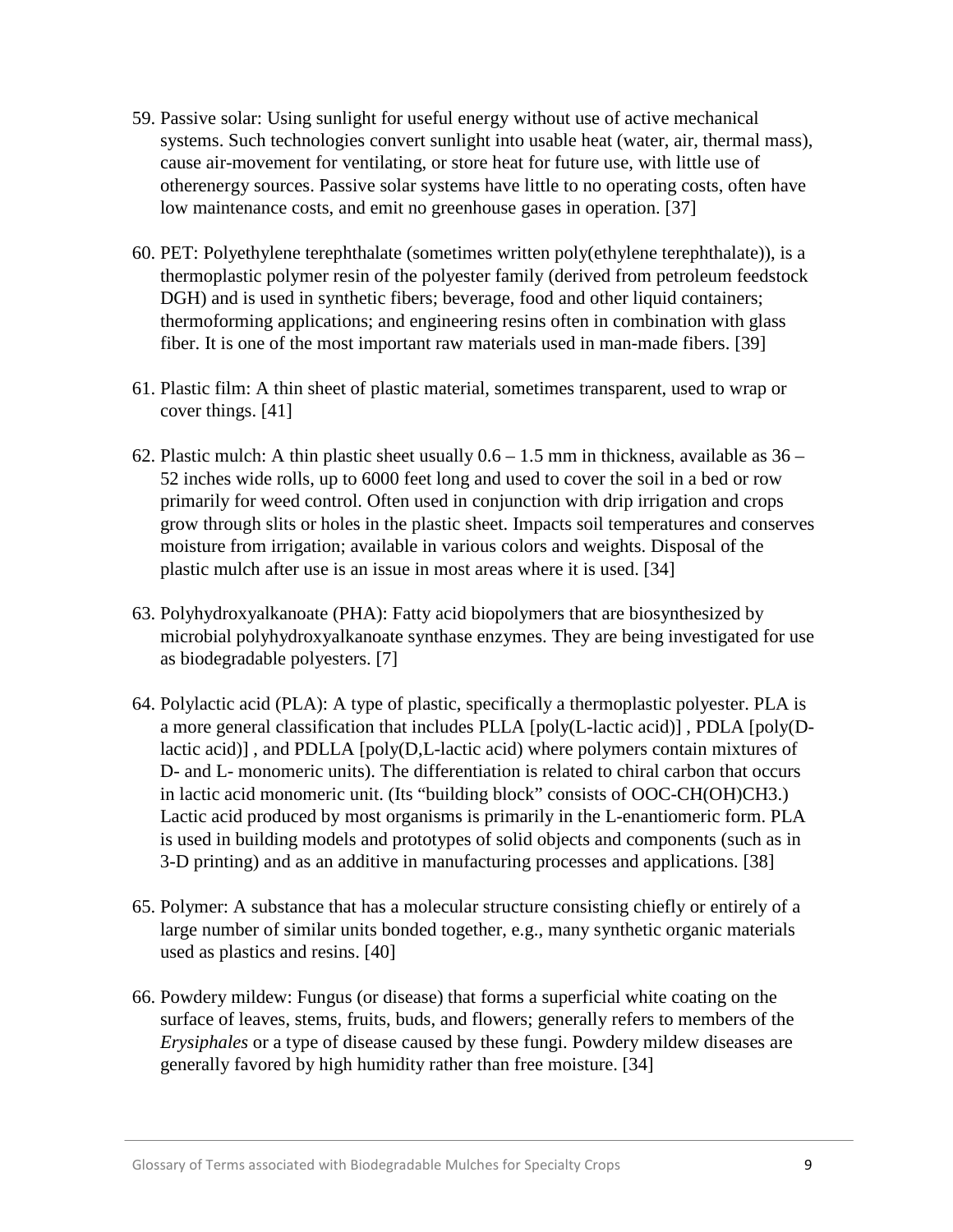- 67. Radiocarbon analysis (13C, 14C): Quantitative analysis of the amounts of 13C or 14C in sample. The amount of 13C or 14C is usually expressed in relation to the amount of 12C. [11]
- 68. Recycling: A resource recovery method involving the collection and treatment of waste products for use as raw material in the manufacture of same or similar product. [53]
- 69. Renewable materials: Renewable raw materials comprise the totality of plant, animal and microbial biomass, including biomass delivered through food chains, whose primary production is based on photosynthesis and which are provided for material and energy uses of all kinds outside food and feed. With material use, the biomass serves as raw material for the (industrial) production of all types of goods. [15]
- 70. Renewable resources: Resources capable of being continuously renewed or replaced through such processes as organic reproduction and cultivation such as those practiced in agriculture, animal husbandry, forestry and fisheries. [15]
- 71. Risk: The quantifiable uncertainty that could lead to changes in an individual's welfare such as losing money, potential harm to human health, and events that affect availability of resources, among others. In general agriculture risk typically is correlated with the chance of a negative outcome (e.g., financial loss or yield decrease) and the uncertainty in the decision making process due to incomplete information such as market prices. [20]
- 72. Risk Management: The evaluation of risk sources together with the identification of strategies to avoid or minimize their impact; the systematic application of management policies, procedures and practices to the tasks of identifying, analyzing, assessing treating and monitoring risk. [20] [22].
- 73. Row covers: See *cropcovers*. Flexible, translucent coverings made from polyester or polypropylene that are installed over single or multiple rows of horticultural crops in the field or high tunnel for the purpose of enhancing plant growth by warming the air around the plants, or to protect plants from insect pests (light weight row covers referred to as insect barrier). Floating row covers lie directly over the crops; several rows or a small field may be covered by one unit. [25]
- 74. *Sclerotiniaslcerotiorum*: A fungus that causes white mold on plant stems and crowns on a wide variety of hosts, especially vegetables, and can survive in the soil for many yearsin overwintering structures called sclerotia. [34]
- 75. Smart materials: Materials that have one or more properties that can be significantly changed in a controlled fashion by external stimuli, such as stress, temperature, moisture, pH, electric or magnetic fields. [45]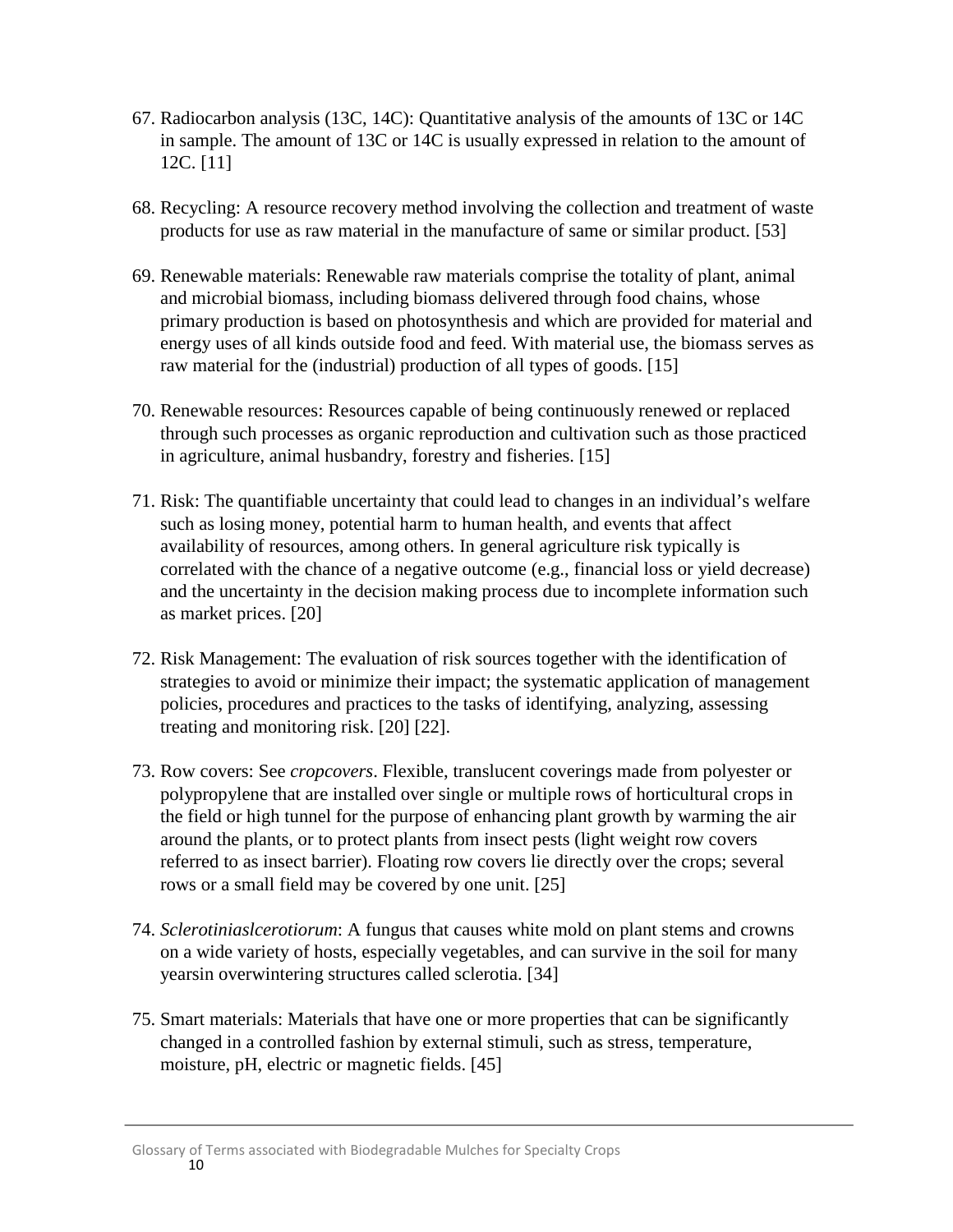- 76. Soil carbon: Sum of organic and inorganic carbon in soil. [59]
- 77. Soil Fumigation The application of a fumigant, generally applied to soil under plastic, for the purpose of disinfesting the area. [modified from 45].
- 78. Soil organic carbon: Sum of all organic forms of carbon in the soil. [59]
- 79. Soil quality: The capacity of a soil to function. Soil quality can assessed by measuring a set of soil properties to evaluate the soil's ability to perform basic functions (i.e., maintaining productivity, regulating and partitioning of water and solute flow, filtering and buffering against pollutants, and storing and cycling nutrients). [59]
- 80. Soil respiration: Respiration by organisms in the soil. Soil respiration is an indicator of biological activity (i.e., microbial and root), or soil life. This activity is as important to the soil ecosystem as healthy lungs are to us. [59]
- 81. Solarization: Elimination or suppression of plant pathogens, nematodes or weeds in the soil by solar heating. The soil is brought up to a moist, workable condition (typically about 70% of field capacity) and is worked to a fine texture. Clear film is laid tightly over the soil, and remains in place for several weeks to several months. The practice is most effective under hot, sunny conditions. [28]
- 82. Specialty crops: Fruits and vegetables, tree nuts, dried fruits, and horticulture and nursery crops including floriculture. [55]
- 83. Spunbond(ed): The filaments have been extruded, drawn and laid on a moving screen to form a web. The term is often interchanged with "spunlaid," but the industry conventionally adopted the spunbond or spunbonded term to denote a specific web forming process. This is to differentiate this web forming process from the other two forms of the spunlaid web forming, which are melt blown and flashspinning. [10]
- 84. Supply chain: A network of organizations involved in the supply and distribution of products, services, finances, and/or information from a source to a final user (e.g., consumer). Entire network of entities, directly or indirectly interlinked and interdependent in serving the same consumer or customer; including vendors that supply raw material, producers who convert the material into products, warehouses that store, distribution centers that deliver to the retailers, and retailers who bring the product to the ultimate user. [33] [50]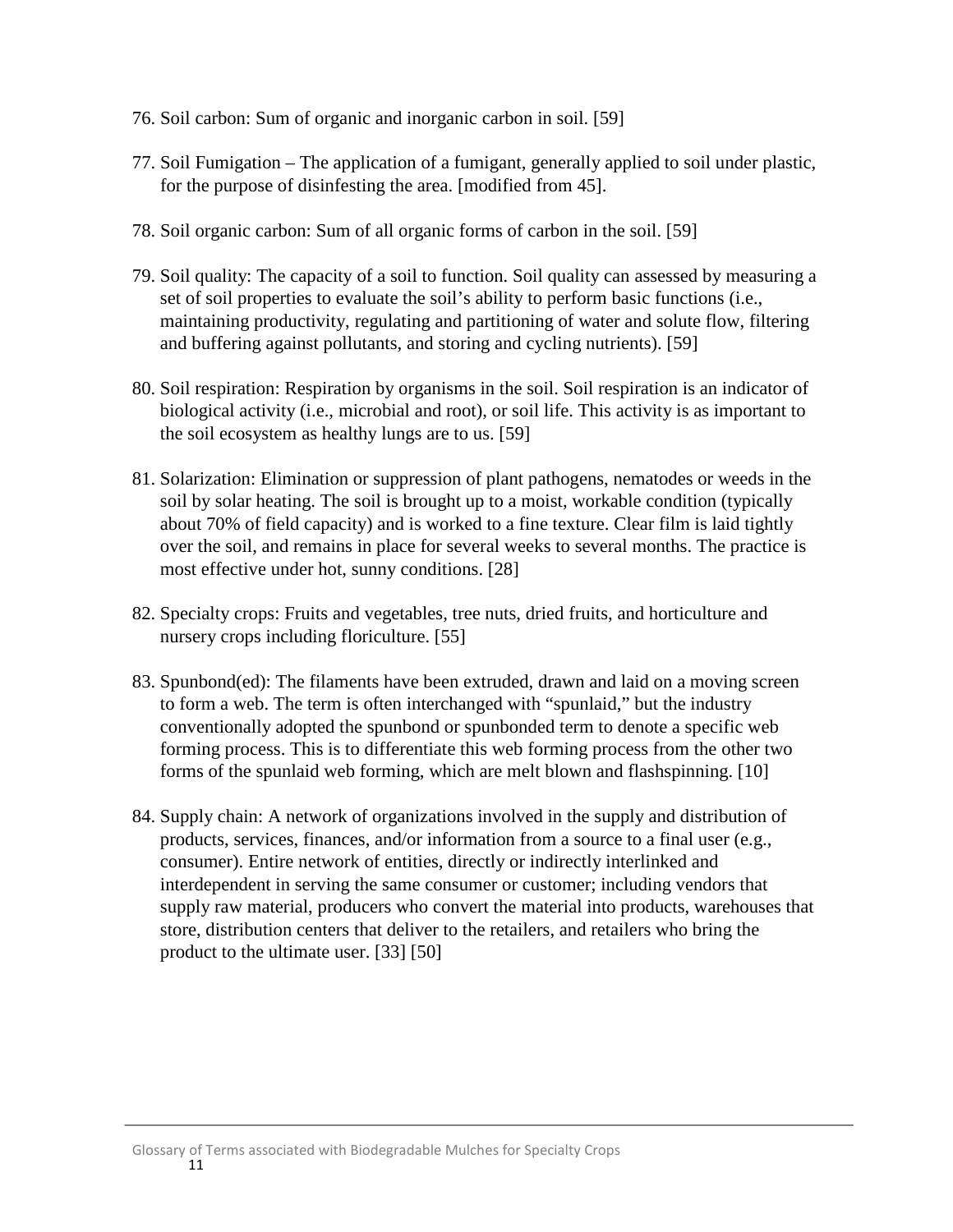- 85. Sustainable agriculture: An integrated system of plant and animal production practices having a site-specific application that will over the long-term satisfy human food and fiber needs, enhance environmental quality and the natural resource base upon which the agriculture economy depends, make the most efficient use of nonrenewable resources and on-farm resources and integrate, where appropriate, natural biological cycles and controls, sustain the economic viability of farm operations, and enhance the quality of life for farmers and society as a whole. [54]
- 86. Sustainable development: To meet the needs of the present without compromising the ability of future generations to meet their own needs. [58]
- 87. Sustainable material: Materials from renewable sources that can be produced at high volumes without adversely affecting the environment or critical ecologies. [46]
- 88. Synthetic material: (As per U.S. Organic Agriculture certification) "a substance that is formulated or manufactured by a chemical process or by a process that chemically changes a substance extracted from a naturally occurring plant, animal, or mineral sources, except that such term shall not apply to substances created by naturally occurring biological processes." [2]
- 89. Transdisciplinary research: Research efforts conducted by investigators from different disciplines working jointly to create new conceptual, theoretical, methodological, and translational innovations that integrate and move beyond discipline-specific approaches to address a common problem. Transdisciplinary research also engages stakeholders in the conception, implementation, and evaluation of the research. [21]
- 90. USDA National Organic Program (NOP): Responsible for regulations and guidance on certification, production, handling, and labeling to ensure the integrity of USDA organic products in the U.S. and throughout the world. Organic is a labeling term that indicates that the food or other agricultural product has been produced through approved methods that integrate cultural, biological, and mechanical practices that foster cycling of resources, promote ecological balance, and conserve biodiversity. Synthetic fertilizers, sewage sludge, irradiation, and genetic engineering may not be used. [60]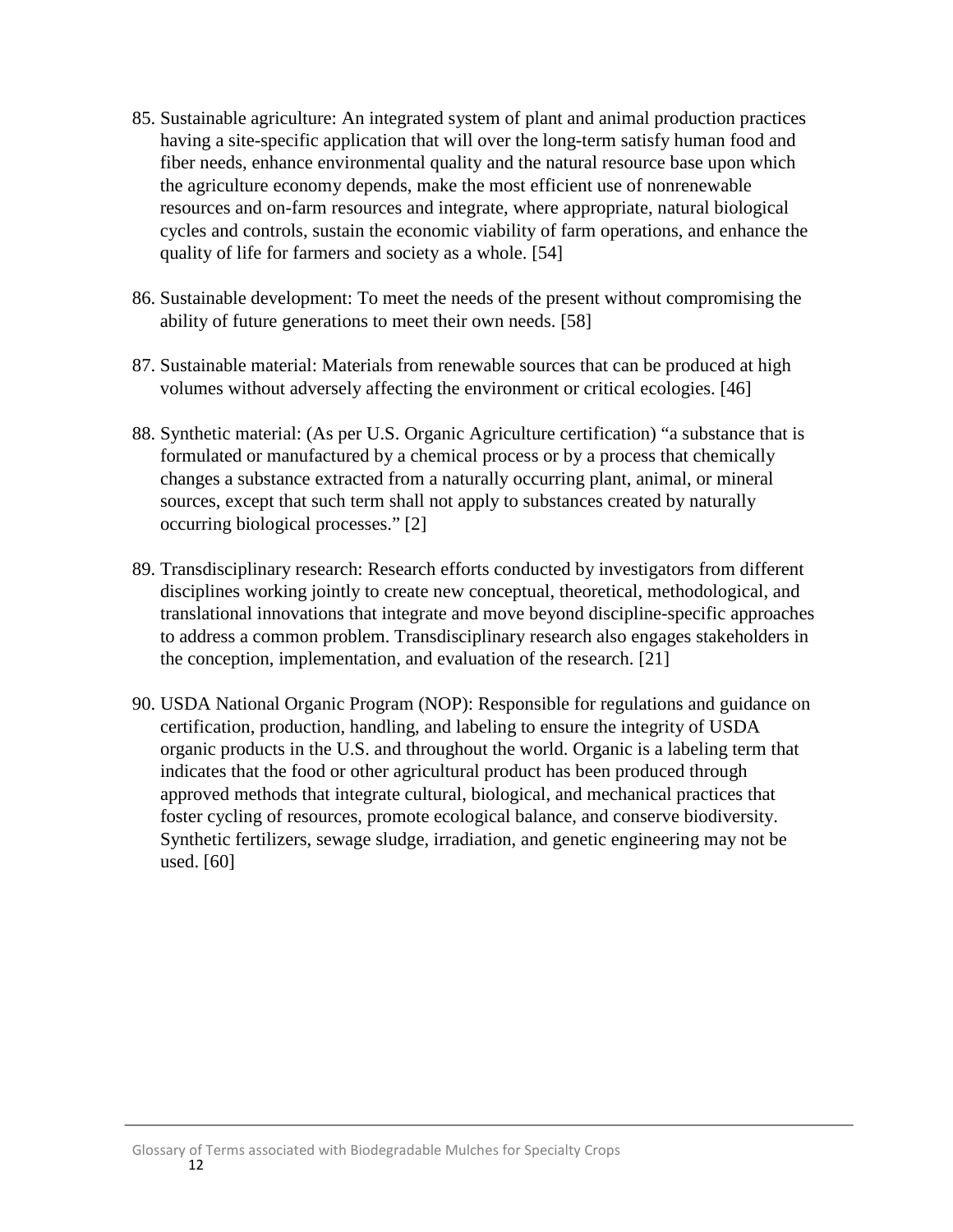## **REFERENCES**

- [1] "Additive" Def. 1, *Oxford Dictionaries Online,* Oxford Dictionaries, n.d. Web. 14 Apr. http:// [http://www.oxforddictionaries.com.](http://www.oxforddictionaries.com/)
- [2] "Agriculture Marketing Service." *U.S Department of Agriculture.* USDA. 4 February 2015.Web. 17 June 2014 [<http://www.ams.usda.gov/AMSv1.0/>](http://www.ams.usda.gov/AMSv1.0/)
- [3] Bachmann, J. *Season Extension Techniques for Market Gardeners.* NCAT, 2005. Print
- [4] "Basics of Green Chemistry".*United States Environmental Protection Agency.* October 16, 2014. Web. 27 February 2015. [http://www2.epa.gov/green-chemistry/basics-green](http://www2.epa.gov/green-chemistry/basics-green-chemistry#definition)[chemistry#definition](http://www2.epa.gov/green-chemistry/basics-green-chemistry#definition)
- [5] "Biodegradation". *Wikipedia, the Free Encyclopedia.* 26 February 2015.Web. November2010[.http://en.wikipedia.org/wiki/Biodegradation>](http://en.wikipedia.org/wiki/Biodegradation)
- [6] "Biotechnology." *U.S Department of Agriculture* . Economic Research Service. 2014. Web. 5 March 2015
- [7] "Biosynthesis of Polyhydroxyalkanoate Polymers from Industrial Wastewater". *United States Environmental Protection Agency*. March 18, 2003. Web. 27 February 2015. [http://cfpub.epa.gov/ncer\\_abstracts/index.cfm/fuseaction/display.abstractdetail/abstract/5](http://cfpub.epa.gov/ncer_abstracts/index.cfm/fuseaction/display.abstractdetail/abstract/5955/report/0) [955/report/0](http://cfpub.epa.gov/ncer_abstracts/index.cfm/fuseaction/display.abstractdetail/abstract/5955/report/0)
- [8] "Black Carbon Basic Information". *United States Environmental Protection Agency.* 30 March, 2012. Web. 27 February 2015. [<http://www.epa.gov/blackcarbon/basic.html>](http://www.epa.gov/blackcarbon/basic.html)
- [9] Business Dictionary "Final output of an activity, arrangement, or process." December 2010.<http://www.businessdictionary.com/definition/end-> product.html
- [10] Butler, Ian. "INDA Nonwovens Glossary" *INDA Association of the Nonwoven Fabrics Industry Advancing Nonwovens Worldwide.* INDA. 1 of June. Web. 17 June 2014. [<http://inda.org/Glossary.pdf >](http://inda.org/Glossary.pdf)
- [11] Clark, I. and P. Fritz.. *Environmental Isotopes in Hydrogeology*. Lewis Publishers, 1997. Print.
- [12] Clift, Roland. "Clean technology-An introduction." *J Chem. Tech. Biotechnol*.1995, 62. Print 321-326.
- [13] "Cucurbit." 1. *Merriam-Webster Online,* Merriam-Webster, n.d. Web. 27 Feb. 2015. [<http://www.merriam-webster.com/dictionary/cucurbit>](http://www.merriam-webster.com/dictionary/cucurbit)
- [14] Daintith, John. "Biopolymer." *A Dictionary of Chemistry (6 ed).* Oxford University Press. Web. 5 March 2015.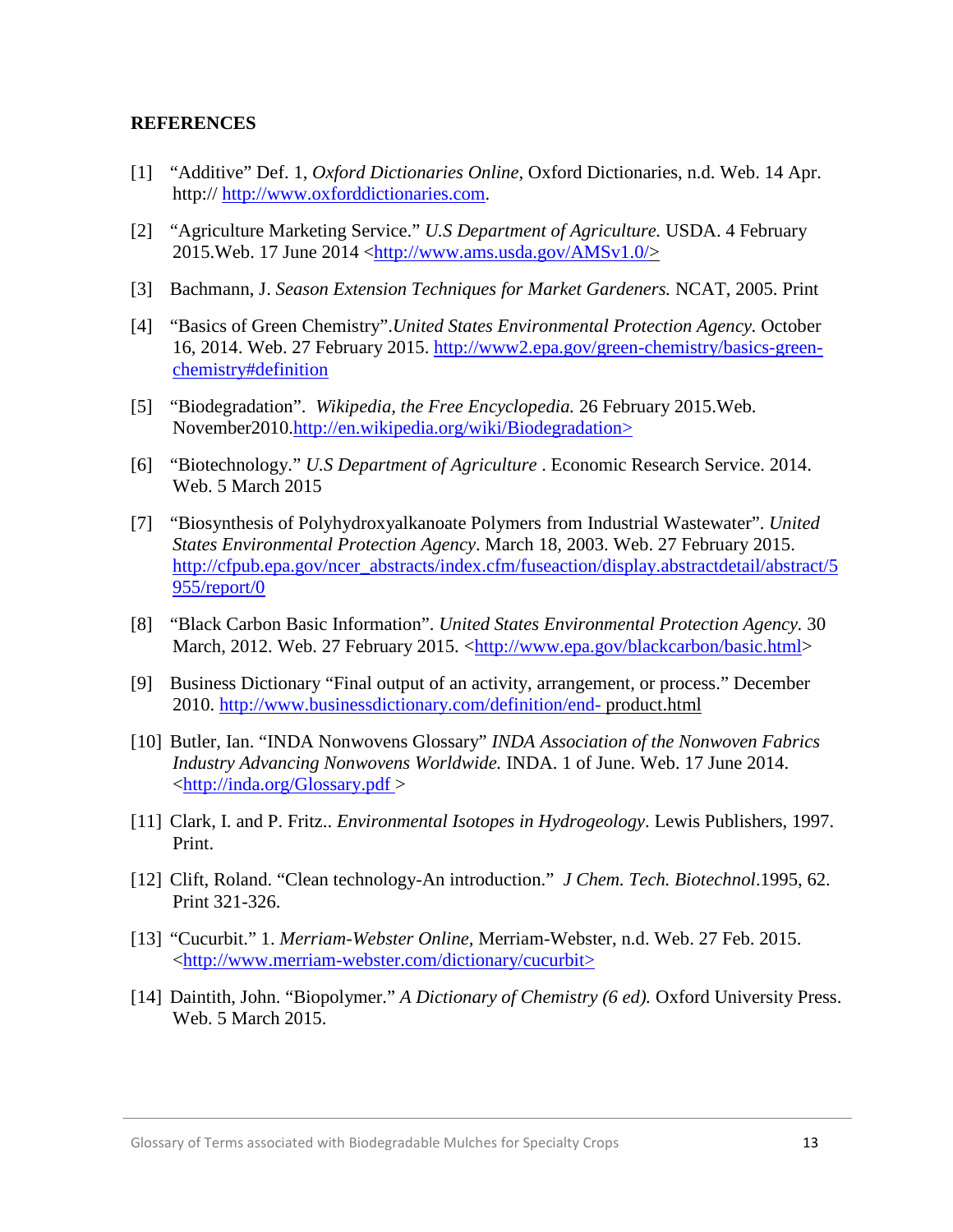- [15] "Environmental Terminology and Discovery Service" *European Environment Agency.*  Web. June 2010 [http://glossary.eea.europa.eu/terminology/concept\\_html?term=renewable%20resource>](http://glossary.eea.europa.eu/terminology/concept_html?term=renewable%20resource%3e%20)
- [16] Everett, E.M.. *Diffusion of Innovations, 5th edition*. New York: Free Press. 2003. Print.
- [17] "Feedstock" Def. 1. *Oxford Dictionaries Online,* Oxford Dictionaries, n.d. Web. 14 Apr. 2015 http:// http://www.oxforddictionaries.com.
- [18] Gold, Mary. "Sustainable Agriculture: Definition and Terms." *United States Department of Agriculture National Agriculture Library*. 1 September, 1999. Web. 27 Feb. 2015. <http://afsic.nal.usda.gov/sustainable-agriculture-definitions-and-terms-1#toc2>.
- [19] Guggenberger, G. "Microorganisms and Soil Genesis*".* F Buscot, A Varma (eds) *Microorganisms in soils:roles in Genesis and Functions* Berlin: Springer-Verlag, 2005. Print
- [20] Harwood, J., R. Heifner., K. Coble., J. Perry., and A. Somwaru. *Managing Risk in Farming: Concepts, Research, and Analysis*. Washington DC, U.S Department of Agriculture. 1999, ERS Economic Research Rep.774, March.
- [21] " Harvard Transdisciplinary Research in Energetics and Cancer Center" *Harvard T.H. Chan*. Web. 17 June 2014 [<http://www.hsph.harvard.edu/trec/about-us/definitions/>](http://www.hsph.harvard.edu/trec/about-us/definitions/)
- [22] Hardaker, J.B., Huirne, R. B. M. and Anderson, J. R. *Coping with Risk in Agriculture.* CAB International. New York. 1997
- [23] Haumann, Barbra. "Organic Standards." *Organic Trade Association. Web. 17 June 2014.*  <https://ota.com/learn-about-organic/organic-standards>
- [24] Hayes, Douglas G, Dharmalingam, Sathiskumar, Wadsworth, Larry C, Leonas, Karen K, Miles, Carol, Ingles, Debra A. "Biodegradable Agricultural Mulches Derived from Biopolymers." *Degradable Polymers and Materials: Principles and Practice 2 Ed.*  November 2012. Web. 6 March 2015
- [25] Hochmuth, GJ.,Hochmuth, RC., Kostewica, S. and Stall, W. "Row Covers for Commercial Vegetable Culture in Florida." University of Florida IFA.2008. Web. November 2010. [<http://edis.ifas.ufl.edu/pdffiles/CV/CV20100.pdf >](http://edis.ifas.ufl.edu/pdffiles/CV/CV20100.pdf)
- [26] Hugh, Martin. "Agriculture Composting Basics". *Fact Sheet.* Ontario Ministry of Agriculture Farm & Rural Affairs. 5 March. Web. 10 October. [<http://www.omafra.gov.on.ca/english/engineer/facts/05-023.htm>](http://www.omafra.gov.on.ca/english/engineer/facts/05-023.htm)
- [27] Kapanen, A., E.Schettini, G. Vox, and Itävaara. *Performance and Environmental Impact of Biodegradable Films in Agriculture: A Field Study on Protected Cultivation.* Journal of Polymers and the Environment 16, 2008. Print.
- [28] Katan, J. and J.E.DeVay, *Soil Solarization.* Boca Raton:CRC Press 199. Print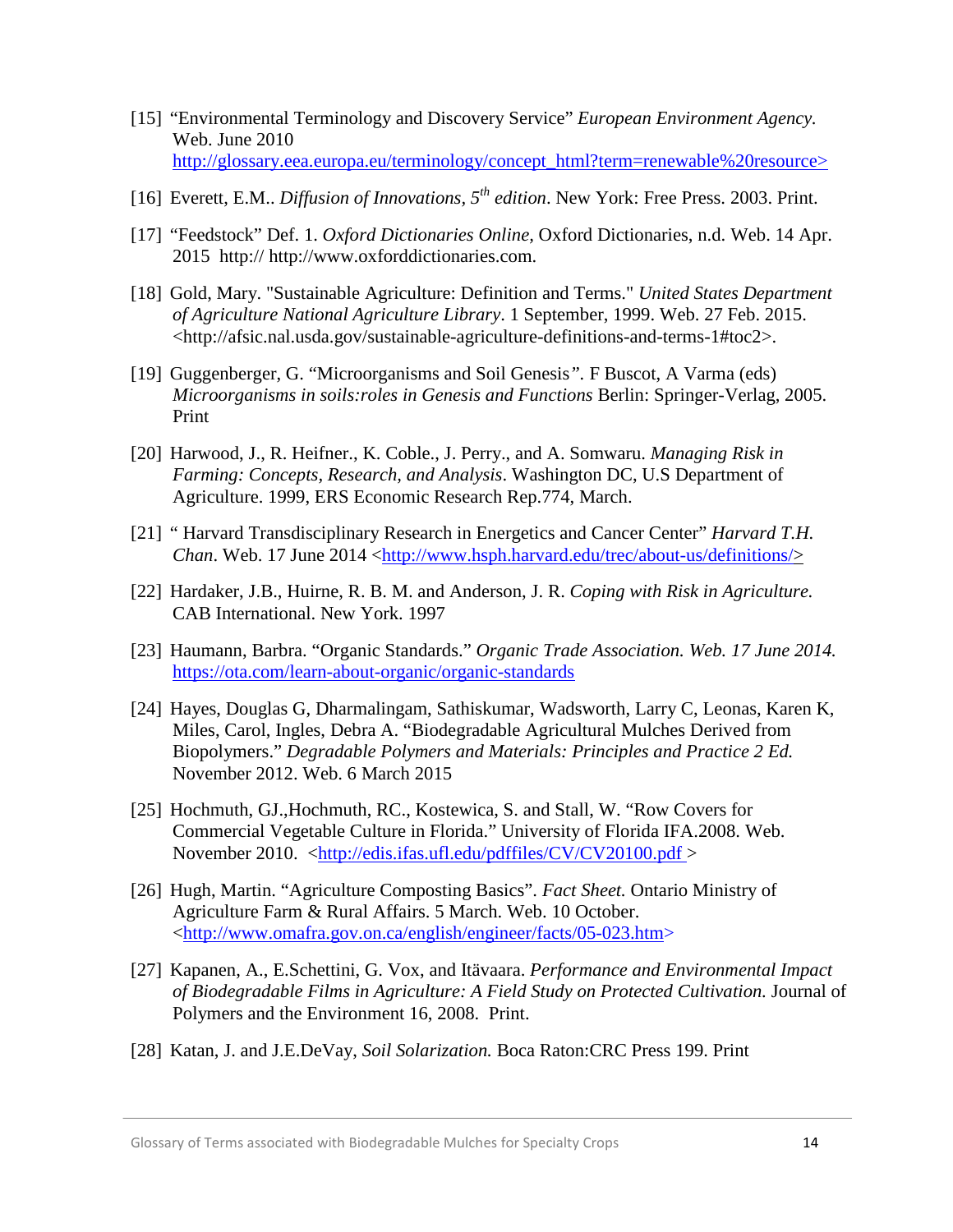- [29] Kirkegaard, JA. Sarwar, M. Matthiessen, JN. "Assessing the biofumigation potential of crucifes."ActaHort, 1998. Web. 459: 105–111.
- [30] "Landscape fabric" *Wikipedia, the Free Encyclopedia*.Web. en.wikipedia.org/wiki/Landscape\_fabric
- [31] Liu, Z., M. Flury, J. B. Harsh, J. B. Mathison, and C. Vogs. *Colloid mobilization in an undisturbed sediment core under semi-arid recharge rates.* 2013. Water Resource. Res. 49:4985–4996.
- [32] Maier, R.M., Pepper, I.L., and G.P. Gerba. (2009). *EnvironmentalMicrobiology*. Burlington: Elsevier Academic Press. 2009. Print.
- [33] Mentzer, J.T., W. DeWitt, J.S. Keebler, S. Min, N.W. Nix, C.D. Smith, and Z.G. Zacharia. 2001. "*Defining Supply Chain Management*." Journal of Business Logistics 22(2): 1-25.
- [34] Miles C, Ponnaluru S, Galinato S, Inglis D, Marsh TA, Corbin A, Leonas KK, Walters T, Hayes DG, Jones R, Lee J, Wadsworth LC, Wszelaki AL, Belasco E, Moore-Kucera J, Wallace R, Brodhagen M. "Glossary of terms for biodegradable mulch for specialty crops produced under high tunnels. Web. 17 June 2014 <http://mtvernon.wsu.edu/hightunnels/Content/Glossary.pdf>
- [35] "Mulch". *Wikipedia, the Free Encyclopedia*. 6 February 2015. Web. November 2010[.http://en.wikipedia.org/wiki/Mulch](http://en.wikipedia.org/wiki/Mulch)
- [36] Organic Material Review Institute. Web. 2015. 20 April 2015<https://www.omri.org/>
- [37] "Passive Solar building design". *Wikipedia, the Free Encyclopedia.* Web. November 2010 [<http://en.wikipedia.org/wiki/Passive\\_solar >](http://en.wikipedia.org/wiki/Passive_solar)
- [38] "Polyactic Acid". *Wikipedia the Free Encyclopedia*. Web. October 2010 <http://en.wikipedia.org/wiki/Polylactic\_acid>
- [39] "Polyethylene Terephthalate." *Wikipedia,the Free Encyclopedia.* Web. October 2010. <http://en.wikipedia.org/wiki/Polyethylene\_terephthalate>
- [40] "Polymer" Def. 1, In *Oxford Dictionaries Online*, Oxford Dictionaries Online, n.d. Web. 14, Apr. 2015. http://www.oxforddictionaries.com.
- [41] Princeton University, 2014. Web. December 2010. [<http://wordnetweb.princeton.edu/perl/webwn?s=plastic%20film >](http://wordnetweb.princeton.edu/perl/webwn?s=plastic%20film)
- [42] Rayburn, E. B. Estimating economic risk using Monte Carlo enterprise budgets. Forge and Grazinglandsdoi: 10.1094/FG-2009-0415-01-MG. 2009 Web.
- [43] "Risk Management Sustainable Technology." *United States Environmental Protection Agency*. 5 August 2014. Web. 17 June 2014. **http://www.epa.gov/nrmrl/std/lca/lca.html>**
- [44] Robsion, L. J. and Barry, P. J. *Present Value Models and Investment Analysis*. 1996. Northport, AL. The Academic Page.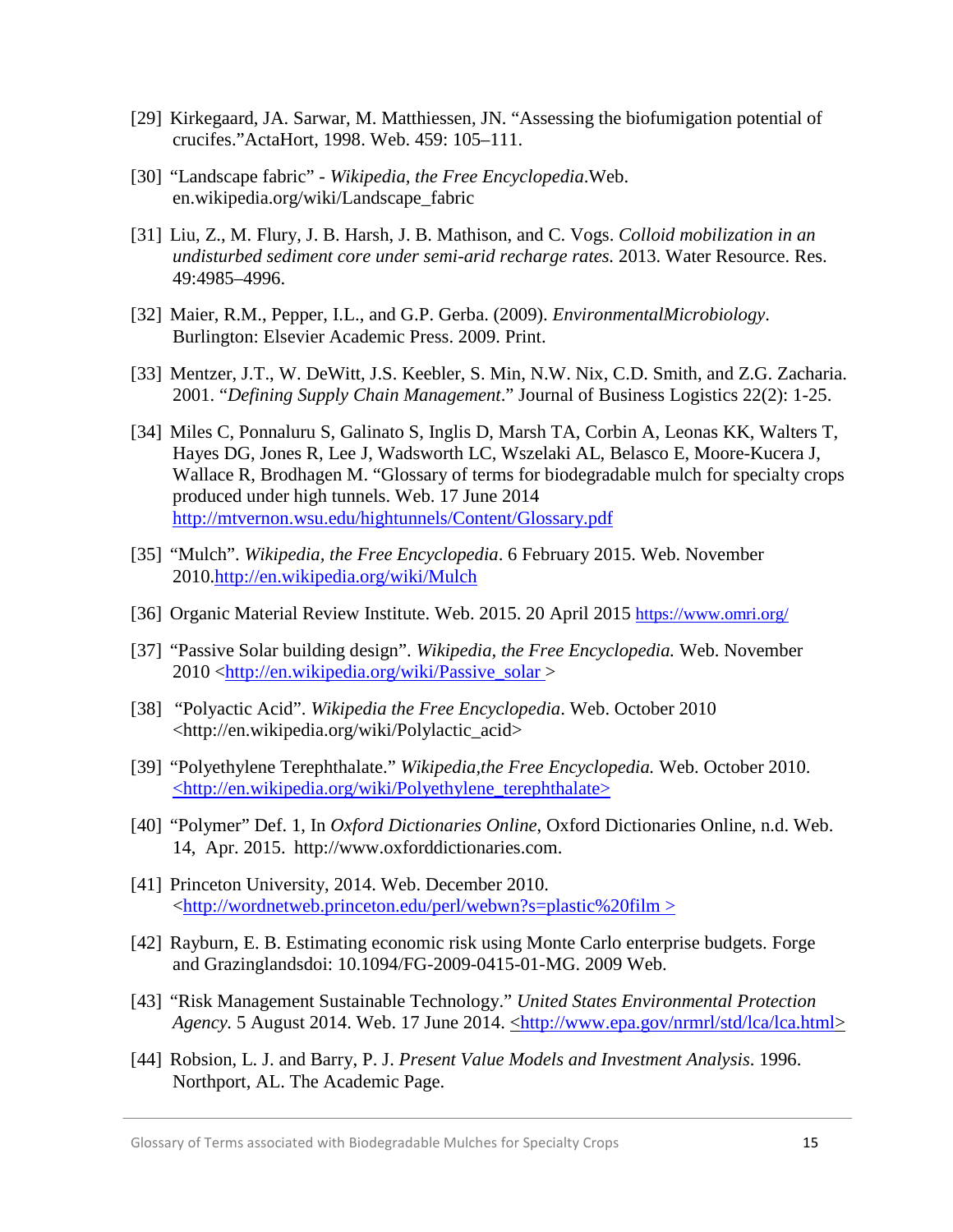- [45] Shurtleff, M.C. and Averre, C.W. *A Glossary of Plant-Pathological Terms*. The American Phytopathological Society 1997. St. Paul, MN.
- [45] "Smart Material" *Wikipedia, the Free Encyclopedia.* Web.October 2010 [http://en.wikipedia.org/wiki/Smart\\_materials](http://en.wikipedia.org/wiki/Smart_materials)
- [46] "Standard Specification for Labeling of Plastics Designed to be Aerobically Composted in Municipal or Industrial Facilities"*.* West Conshohocken: ASTM International, 2012. Print
- [47] "Standard Terminology Relating to Plastics"*.* ASTM D883.West Conshohocken: ASTM International, 2011. Print
- [48] "Standard Test Method for Determining Aerobic Biodegradation in Soil of Plastic Materials or Residual Plastic Materials After Composting". ASTM D5988.West Conshohocken: ASTM International, 2012. Print
- [49] "Standard Test Method for Determining Aerobic Biodegradation of Plastic Materials Under Controlled Composting Conditions*.*"ASTM D5338.West Conshohocken: ASTM International, 2011. Print
- [50] "Supply chain." *Business Dictionary Online.* Business Dictionary. Web. April 2015. <http://www.businessdictionary.com/definition/supply-chain.html>
- [51] "Sustainable Plastics?" *Sustainable Biomaterials Collaborative.* Web. June 18 2014. <http://www.sustainableplastics.org/>
- [52] Taylor-Powell, E and Henert, E. "Developing a logic model: Teaching and training guide" *UW Extension Cooperative Extension.* University of Wisconsin-Extension, Cooperate Extension, Program development and Evaluation.February 2008. Web. December 201[0http://www.uwex.edu/ces/pdande/evaluation/pdf/lmguidecomplete.pdf](http://www.uwex.edu/ces/pdande/evaluation/pdf/lmguidecomplete.pdf)
- [53] "Technology Overview" *Conrad Industries.* 17 June 2014 [http://www.conradind.com/to\\_conrad\\_system.asp](http://www.conradind.com/to_conrad_system.asp)
- [54] United State Code. 2011. Title 7, Agriculture. Section 3103. Government Printing Office. 5 March 2015.
- [55] "USDA Definition of Specialty Crops" Web. December 2010 [<http://www.nifa.usda.gov/funding/pdfs/definition\\_of\\_specialty\\_crops.pdf >](http://www.nifa.usda.gov/funding/pdfs/definition_of_specialty_crops.pdf)
- [56] "Welcome to Biopreffered Catalog", *U.S. Dept. Agrriculture* Web. 19 June 2014. <http://www.biopreferred.gov/BioPreferred/faces/catalog/Catalog.xhtml>
- [57] "What is biomass?" *Welcome to the website of the BIOMASS Energy Centre.* Biomass Energy Centre, 2014. Web. 18 June 2014 [<http://www.biomassenergycentre.org.uk>](http://www.biomassenergycentre.org.uk/)
- [58] World Commission on Environment and Development. 1987. *Report of the World Commission Environment and Development: Our Common Future.* UN Documents: Gathering a body of global Agreements. March 2015